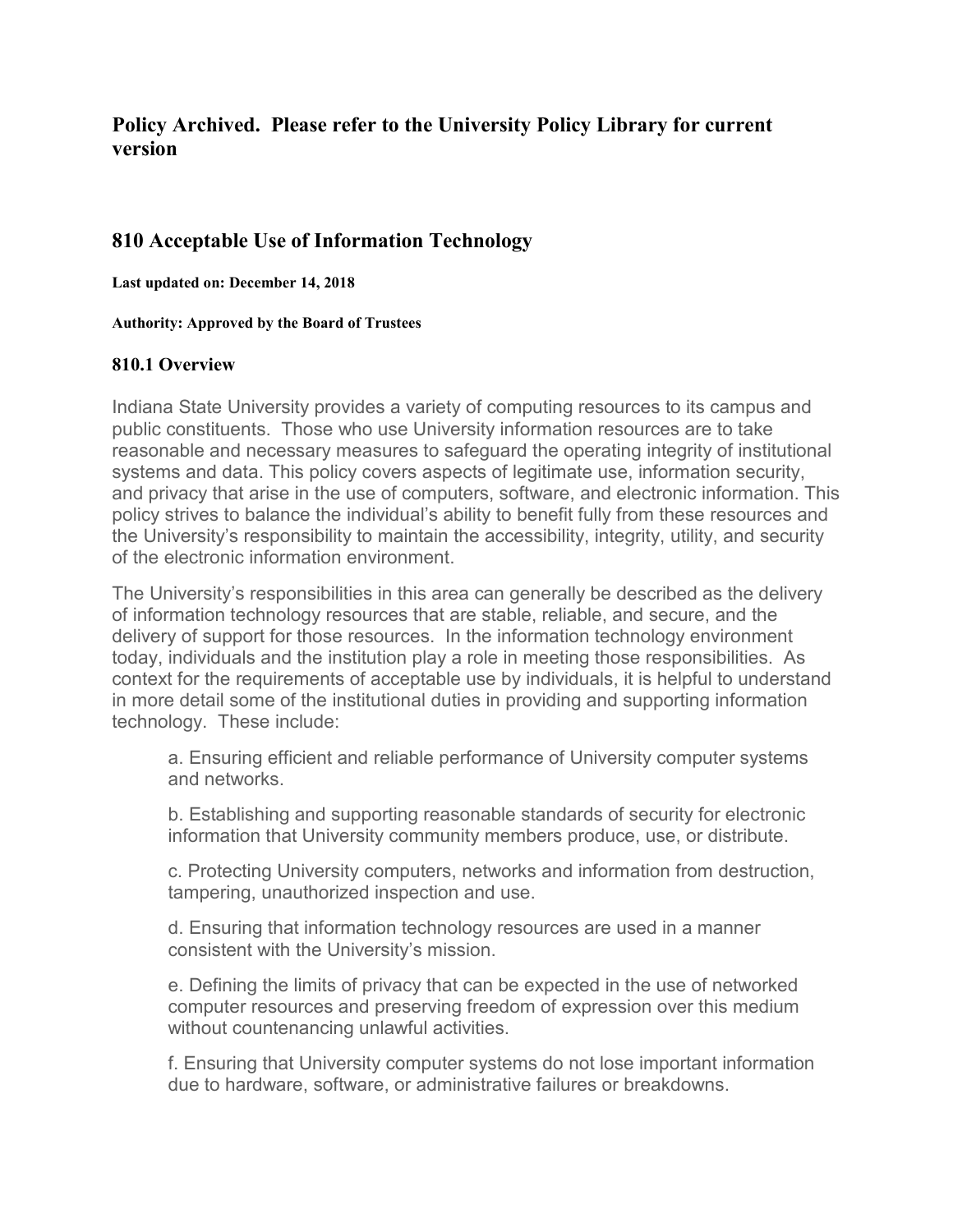g. Communicating University policies and individuals' responsibilities systematically and regularly in a variety of formats, to all parts of the University community.

h. Monitoring policies and proposing changes in policy as events or technology warrant.

i. Managing computing resources so that members of the University community benefit equitably from their use.

j. Enforcing policies by restricting access in case of serious violations (see section on "Sanctions").

### **810.2 Scope**

This policy applies to the use of all computing devices owned by Indiana State University, and to all computing devices owned by others that are attached to the institutional network or used in the processing of institutional business or the creation, receipt, transmission, processing, use, storage, printing, or dissemination of institutional data.

### **810.3 Individual Responsibilities**

Indiana State University supports networked information resources to further its mission and to foster a community of shared inquiry. All members of the University community must be cognizant of the rules and conventions that make these resources secure and efficient. It is the responsibility of each member of the University community to comply with all applicable University IT policies and standards, including the following standard practices.

**810.3.1 Respect Others.** Respect the right of others to be free from harassment or intimidation to the same extent that this right is recognized in the use of other communications media. Consequently, although each user has the right to freedom of speech, unlawful or harassing material may not be sent or displayed to others.

**810.3.2 Respect Intellectual Property Rights.** Respect copyright and other intellectual property rights. Unauthorized copying of files or passwords belonging to others or to the University may constitute plagiarism or theft. Modifying files without authorization (including altering information, introducing viruses or other malware, or damaging files) is unethical and may be illegal.

**810.3.3 Maintain Secure Passwords.** Users must establish appropriate passwords in the first instance, and should use different passwords for University accounts than are used for non-University accounts. Passwords must not be shared with others. This means that, except in emergency situations, University employees must not give someone else their password, and they must not accept a request, offer, or direction to use someone else's password. If an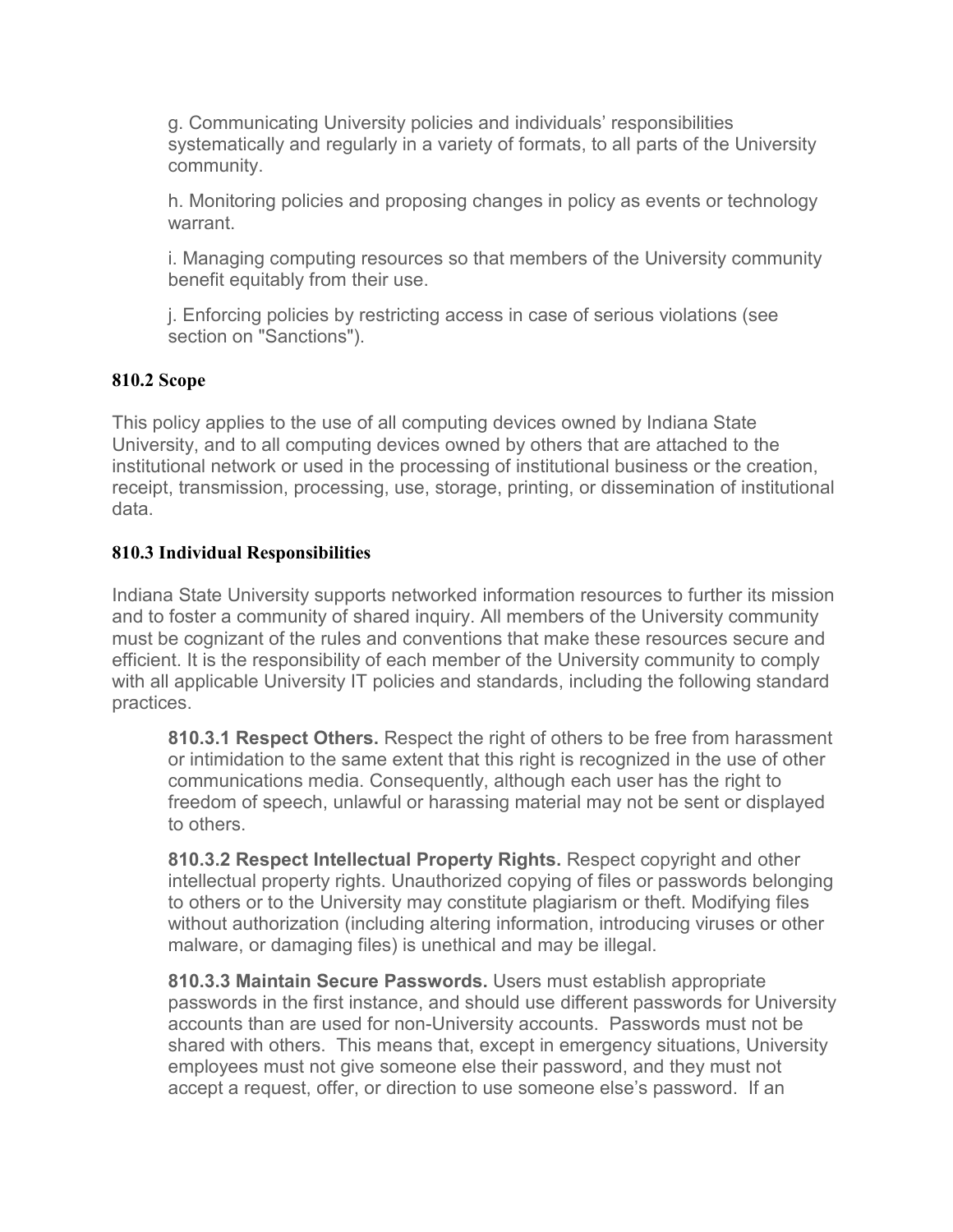emergency situation arises where a user's password must be shared to perform a specific function, that password must be changed immediately. For accounts used in University operations, and for applications or services where University data is stored, users must change their password every six months, at a minimum. If a password is compromised, or if it is suspected or known that another individual has learned a user's password, the user must change their password immediately. Passwords should not be stored or transmitted through electronic communications, but if they must be, they must be encrypted.

**810.3.4 Identify Oneself Accurately.** Identify oneself accurately and appropriately in electronic communications.

**810.3.5 Use Resources Efficiently.** Accept limitations or restrictions on computing resources such as storage space, time limits, or amount of resources consumed when asked to do so by authorized personnel. University resources are to be used in a manner consistent with the University's mission. Use of University resources for personal activities should in no way interfere with or take precedence over institutional uses. Indiana State University computing resources may not be used for commercial purposes.

**810.3.6 Recognize Limitations on Privacy.** Recognize the limitations to privacy afforded by electronic services. Users have a right to expect that what they create, store, and send will be seen only by those to whom permission is given. Users must know, however, that the security of electronic files on shared systems and networks is not inviolable – most people respect the security and privacy protocols, but a determined, technically-well-informed person may be able to breach them. Users must also note that, as part of their responsibilities, systems or technical managers may occasionally need to diagnose or solve problems by examining the contents of system files. Furthermore, when a personal device is used in the conduct of University business, there should be no expectation of privacy related to University data stored on or transmitted by that personal device.

**810.3.7 Recognize University's Maintenance of Network.** An individual's right to privacy may be superseded by the University's responsibility to maintain the network's integrity. Should the security of the network or a computer system be threatened, a person's files may be examined by an OIT administrator with approval from the Provost and Vice President for Academic Affairs or Associate Vice President for OIT or designee. By law, instances can arise when material created or received via electronic means must be divulged (i.e., pursuant to a validly issued subpoena in connection with legal action).

**810.3.8 Abide by Security Restrictions.** Abide by security restrictions on all systems and information to which access is permitted. Users should not attempt to evade, disable, or "crack" passwords or other security provisions.

**810.3.9 Abide by Laws.** Abide by all applicable federal and state laws. Indiana State University extends these principles and guidelines to systems outside the University that are accessed via the University's facilities (i.e., electronic mail or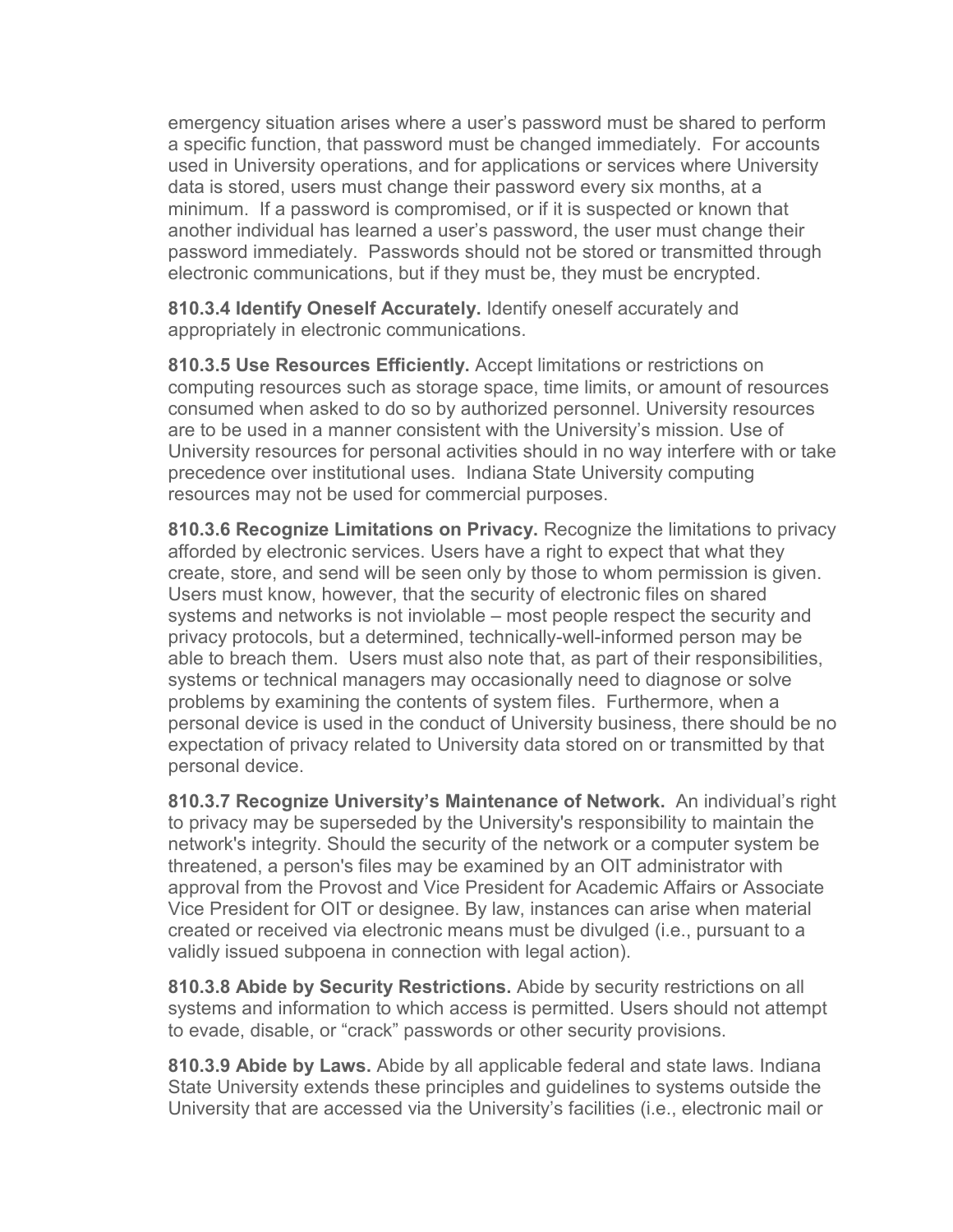remote logins using the University's Internet connections). Network or computing providers outside Indiana State University may also impose their own conditions of appropriate use for which users at this University are responsible. For violations of the above, see the "Sanctions" section of this policy.

**810.3.10. Abide by Export Controls.** Indiana State University and its faculty, staff, and students must comply with all United State export control laws and regulations. Export control laws cover assets of the institution when they are taken or shipped to locations outside the United States, and in some cases when foreign nationals have access to certain kinds of equipment within the United States. Faculty, staff, and students are responsible for understanding whether equipment they are working with or responsible for is covered by export regulations in cases where they are traveling outside the United States, or working with foreign nationals inside the United States. The Office of the Provost can advise on the requirements for specific data.

**810.3.11 Abide by Security Restrictions and Best Practices When Using Personal Devices for Institutional Business.** Maintain awareness of, understand, and follow policies and recommended best practices for security when using personal mobile or other devices to access institutional resources such as Internet-based services and electronic mail accounts. When specific standards are identified by the institution, abide by those standards. Personal devices used to create, access, store, transmit, use, or process institutional data or perform institutional business must adhere to institutional standards for data and information security [\(see Policy 830 Data Security and Management\)](http://www.indstate.edu/policy-library/data-security-and-management). In particular, a personal device used for institutional business, including electronic mail, or to store institutional data must be password protected.

### **810.4 Department and Individual Responsibilities with Servers**

**810.4.1 Approval Required.** Servers that are not maintained by OIT must be registered with and approved by OIT prior to their connection to the institutional network. Unregistered servers that are detected on the network may be disconnected and removed without notice by OIT.

**810.4.2. Security.** Servers and applications that are run on those servers that are not supported by OIT must be maintained at all times to a current level of upgrade for security. OIT may audit such servers at any time.

### **810.5 Sanctions**

Individuals or groups who act in a manner contrary to existing policy and accepted standards for computer use or who take actions which have legal implications are subject to appropriate sanctions.

**810.5.1 Suspension or Revocation of Privileges.** Indiana State University reserves the right, at all times, to suspend or revoke the privilege of access to University electronic services. Violations of information technology policies will be